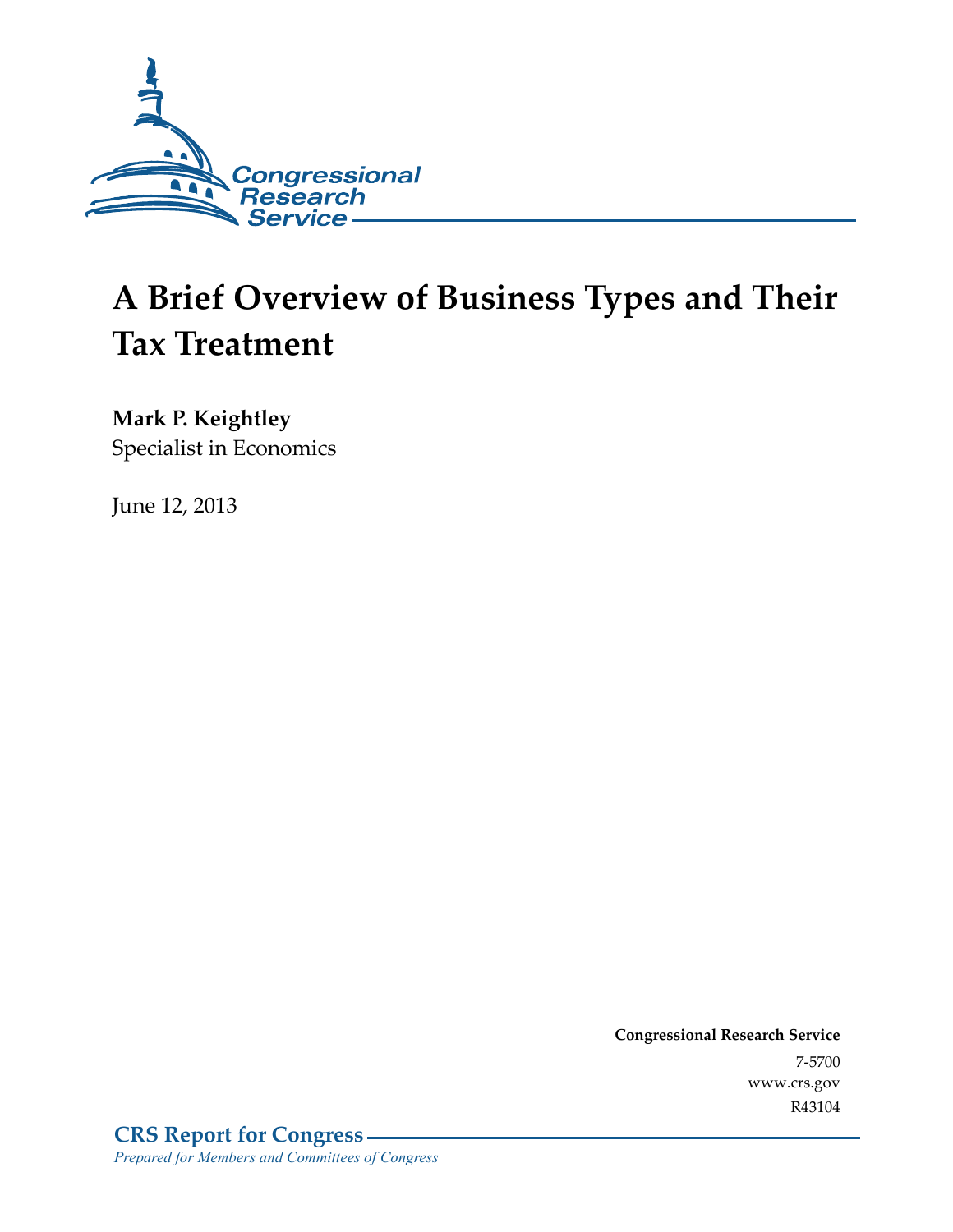### **Summary**

In the United States, how a business is taxed at the federal level is partly dependent on how it is organized. The income of subchapter C corporations, also known as "regular" corporations, is taxed once at the corporate level according to the corporate tax system, and then a second time at the individual-shareholder level according to the individual tax rates when corporate dividend payments are made or capital gains are recognized. This leads to the so-called "double taxation" of corporate income. Businesses that choose any other form of organization are, in general, not subject to the corporate income tax. Instead, the income of these businesses passes through to their owners and is taxed according to individual income tax rates. Examples of these alternative "pass-through" forms of organization include sole proprietorships, partnerships, subchapter S corporations, and limited liability companies.

This report summarizes the general tax treatment of corporate and pass-through businesses. The intent is to introduce those who are unfamiliar with the current U.S. business tax environment to the basics of corporate and pass-through taxation. Understanding how various businesses are taxed provides a starting point from which one can evaluate current and future proposals to change the taxation of corporations and pass-throughs. Additionally, since pass-through income is typically taxed only at individual income tax rates, this report is also a useful starting point for understanding the effects on pass-through businesses from a change to individual income tax rates. A list of related CRS products on business taxation may be found at the end of the report.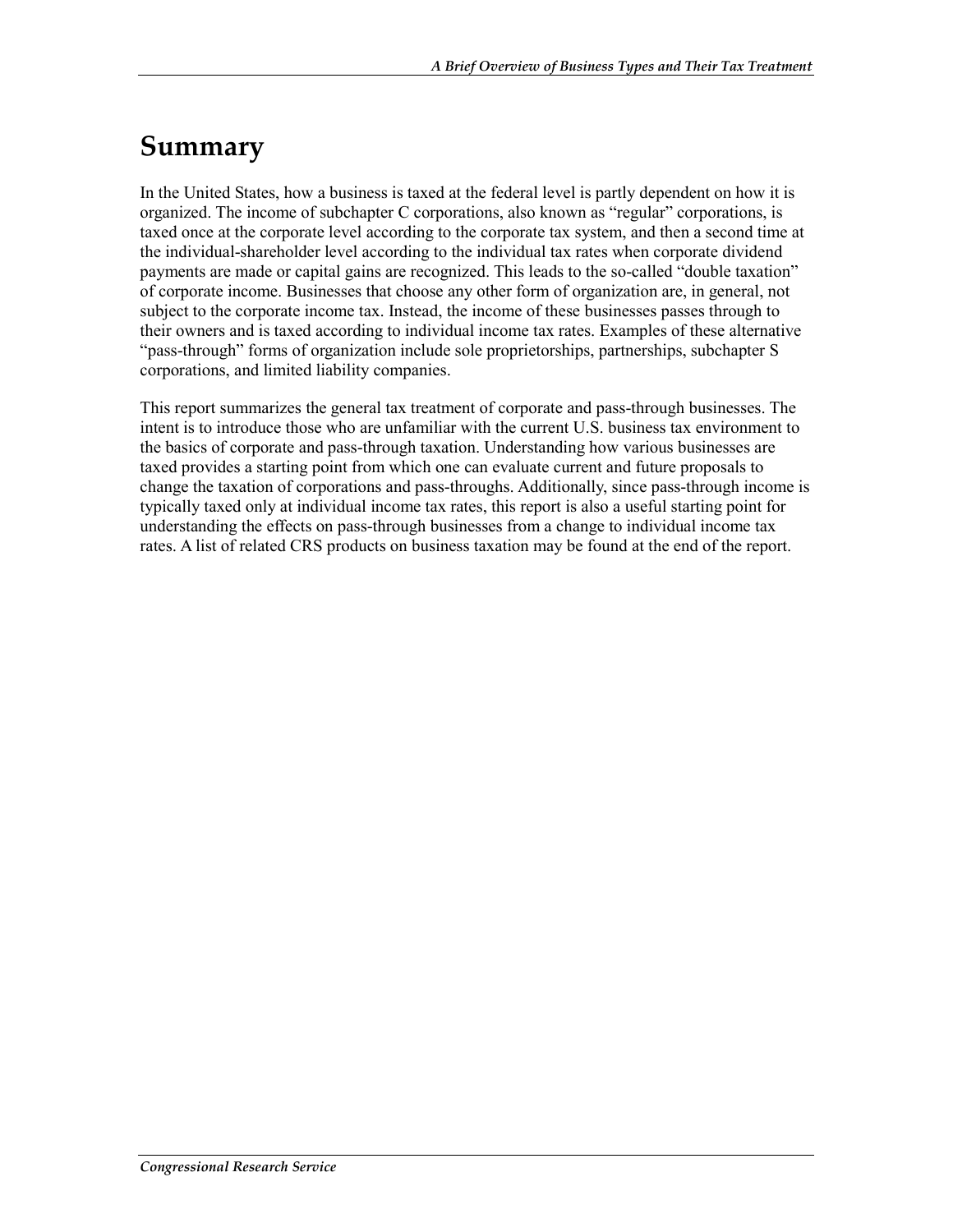# **Contents**

#### Figures

#### Contacts

|--|--|--|--|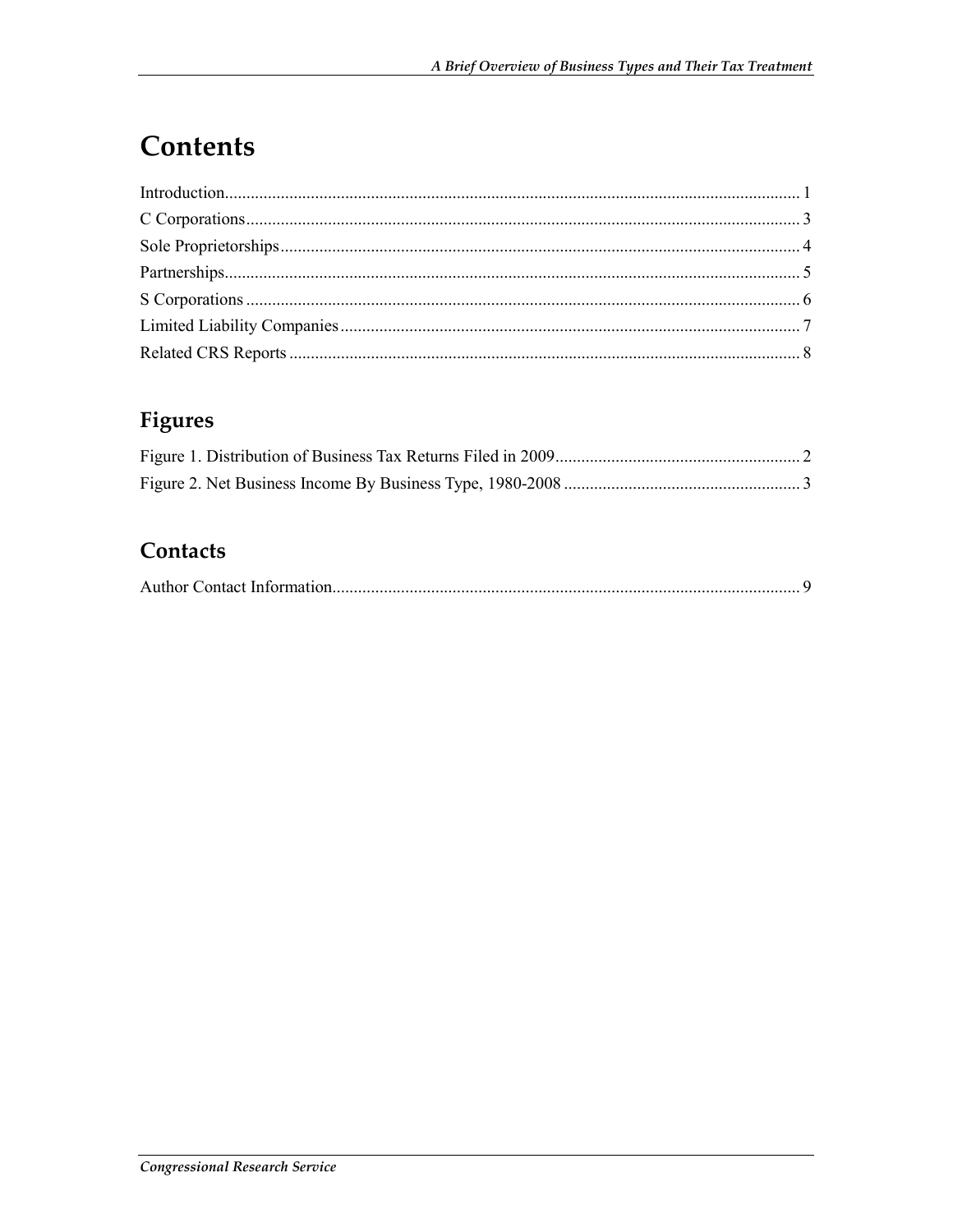### **Introduction**

In the United States, how a business is taxed at the federal level is partly dependent on how it is organized. The income of subchapter C corporations, also known as "regular" corporations, is taxed once at the corporate level according to the corporate tax system, and then a second time at the individual-shareholder level according to the individual tax rates when corporate dividend payments are made or capital gains are recognized. This leads to the so-called "double taxation" of corporate income (profits). Businesses that choose any other form of organization are, in general, taxed only at the individual level. That is, the income of certain business types passes through to their owners where it is taxed at individual income tax rates. Examples of these alternative "pass-through" forms of organization include sole proprietorships, partnerships, subchapter S corporations, and limited liability companies  $(LLCs)$ .<sup>1</sup>

This report provides a general overview of the tax treatment of the major business types, including sole proprietorships, partnerships, C corporations, subchapter S corporations, and limited liability companies. Important non-tax aspects of each business type are also presented and contrasted where appropriate. This report does not, however, address every issue (tax or otherwise) related to the major business types that could be of interest to Congress. Nor does this report discuss the tax treatment of all the organizational forms available to businesses, such as trusts, regulated investment companies (RICs), and real estate investment trusts (REITs).

Interest in the various business types available to U.S. companies has increased recently for several reasons. First, most corporate tax reform proposals offered to date include a reduction in the top corporate rate which currently stands at 35%. It is often proposed that the revenue loss from a reduced corporate tax rate could be offset (either fully or partially) with the repeal or reduction of certain business tax incentives, formally known as tax expenditures. Pass-throughs, however, could experience a tax increase if such an approach were followed. This is because most business tax incentives are incentives that are available to all businesses, not just corporations. Thus, offsetting a corporate rate reduction by curtailing business tax incentives could negatively impact pass-throughs, which do not pay corporate taxes, and therefore would not benefit from the corporate rate reduction.

Second, a reduction in the top corporate tax rate without a corresponding reduction in the top individual tax rate could lead to an increase in the number of firms that incorporate to take advantage of the more favorable corporate rate structure. In late 2012, the top individual tax rate was increased above the top corporate rate for the first time since 2002 as the result of the American Taxpayer Relief Act of 2012 (P.L. 112-240).<sup>2</sup> Because pass-through income is taxed according to individual rates, a differential between the top corporate and individual tax rates can encourage firms to incorporate. If tax reform results in a lower corporate rate while leaving the top individual tax rate unchanged, the incentive to incorporate would increase.

The proprietorships and single member limited liability corporations (LLCs) are technically disregarded entities. As the first paragraph notes, economists usually group these business types in with the pass-through businesses. For a disregarded entity there is no entity-level tax return, unless the LLC chooses to be taxed as a corporation. Unless the LLC files as a corporation, all income is reported on the individual's personal tax return, aggregated with other income, and taxed according to individual tax rates.

<sup>&</sup>lt;sup>2</sup> The American Taxpayer Relief Act of 2012 increased the top individual tax rate from 35%, which was the same as the top corporate tax rate, to 39.6%.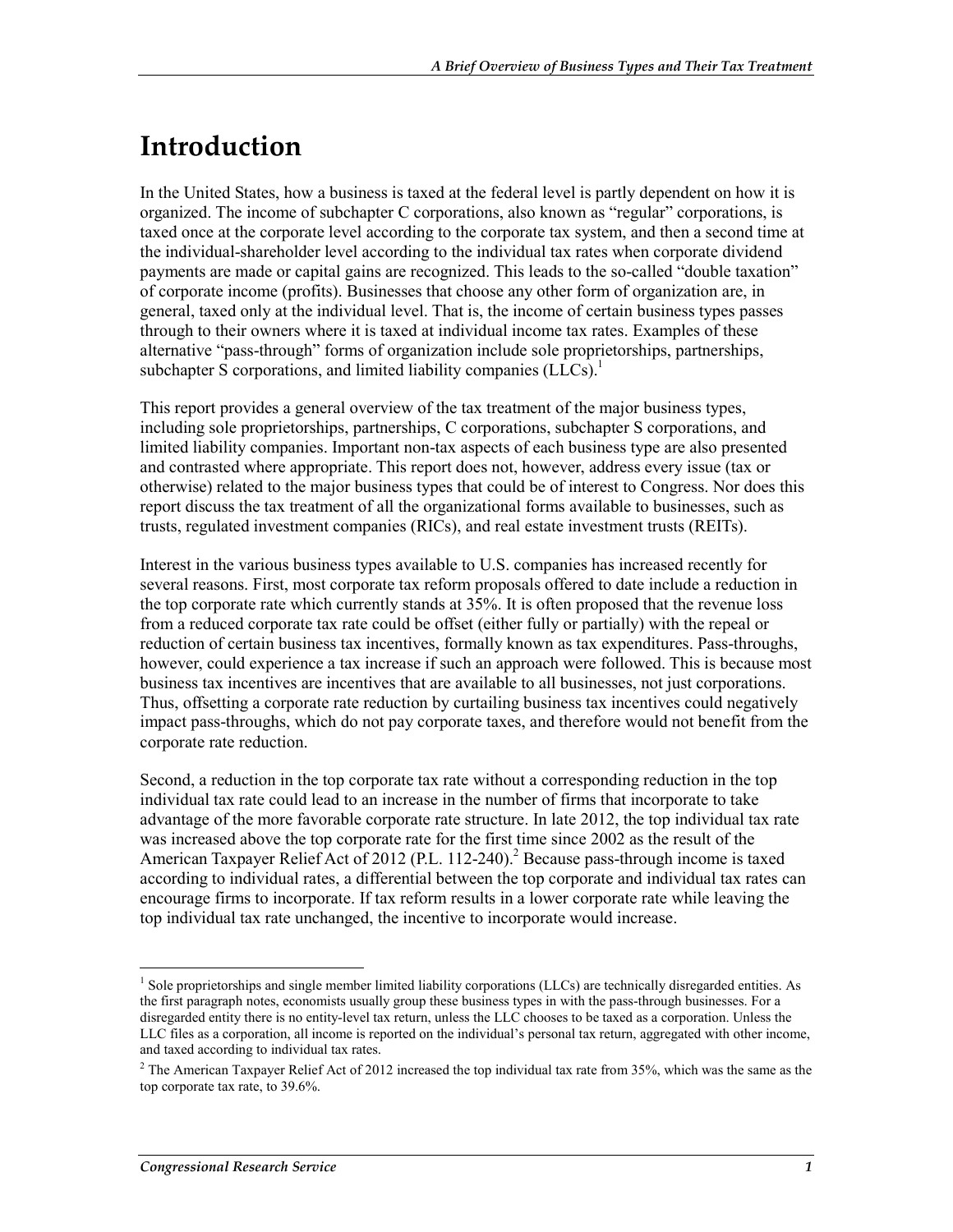And third, there have been off and on discussions about moving to a more uniform business tax environment. According to traditional economic theories of taxation there is no reason why otherwise identical businesses should be taxed differently. According to the same theories, when such differences do exist, the result is an inefficient allocation of resources, which occurs at the expense of stronger economic performance. The current tax disparity could be reduced via two general approaches. First, the corporate and individual tax systems could be combined or "integrated" so that corporations were treated similar to pass-throughs.<sup>3</sup> Second, pass-throughs could be subjected to the corporate tax.<sup>4</sup>



**Figure 1. Distribution of Business Tax Returns Filed in 2009** 

It is perhaps useful to briefly quantify the business landscape across the various business forms before proceeding. **Figure 1** displays the distribution of business tax returns filed in tax year 2009. The Internal Revenue Service (IRS) reports that there were approximately 29.5 million corporate and pass-through tax returns filed.<sup>5</sup> The majority (67%) were sole proprietorships. The

**Source:** CRS Analysis of Internal Revenue Service, Business Tax Statistics, http://www.irs.gov/uac/Tax-Stats-2.

<sup>&</sup>lt;sup>3</sup> In 1992, the Department of the Treasury drafted a 268-page report containing a comprehensive analysis of corporate and individual tax integration. See, The Department of the Treasury, *Integration of the Individual and Corporate Tax Systems: Taxing Business Income Once*, Washington, DC, January 1992, http://www.treasury.gov/resource-center/taxpolicy/Documents/integration.pdf. For a summary of the Treasury report, see R. Glenn Hubbard, "Corporate Tax Integration: A View from the Treasury Department," *Journal of Economic Perspectives*, vol. 7, no. 1 (Winter 1993), pp. 115-132.

<sup>&</sup>lt;sup>4</sup> In early 2011, Senate Finance Committee Chairman Max Baucus suggested the possibility of taxing pass-throughs with earnings above a certain income as corporations. See, Nicola M. White and Drew Pierson, "Baucus Says Congress" Should Look at Taxing Passthroughs as Corporations," *Tax Notes Today*, May 5, 2011. The Obama Administration also suggested such a policy change could be needed to lower the corporate tax rate in a report outlining the President's framework for business tax reform. See, A Joint Report by the White House and the Department of the Treasury Department, *The President's Framework for Business Tax Reform*, Washington, DC, February 2012, p. 10, http://www.treasury.gov/resource-center/tax-policy/Documents/The-Presidents-Framework-for-Business-Tax-Reform-02-22-2012.pdf. House Ways and Means Committee Chairman Dave Camp, however, has expressed his opposition to such a policy change. See, Bernie Becker, "Members eager for White House tax plan," *The Hill*, May 4, 2011, Online edition, http://thehill.com/business-a-lobbying/159351-lawmakers-eager-for-white-house-tax-plan-.

<sup>&</sup>lt;sup>5</sup> Internal Revenue Service, Tax Statistics, various tables, http://www.irs.gov/uac/Tax-Stats-2.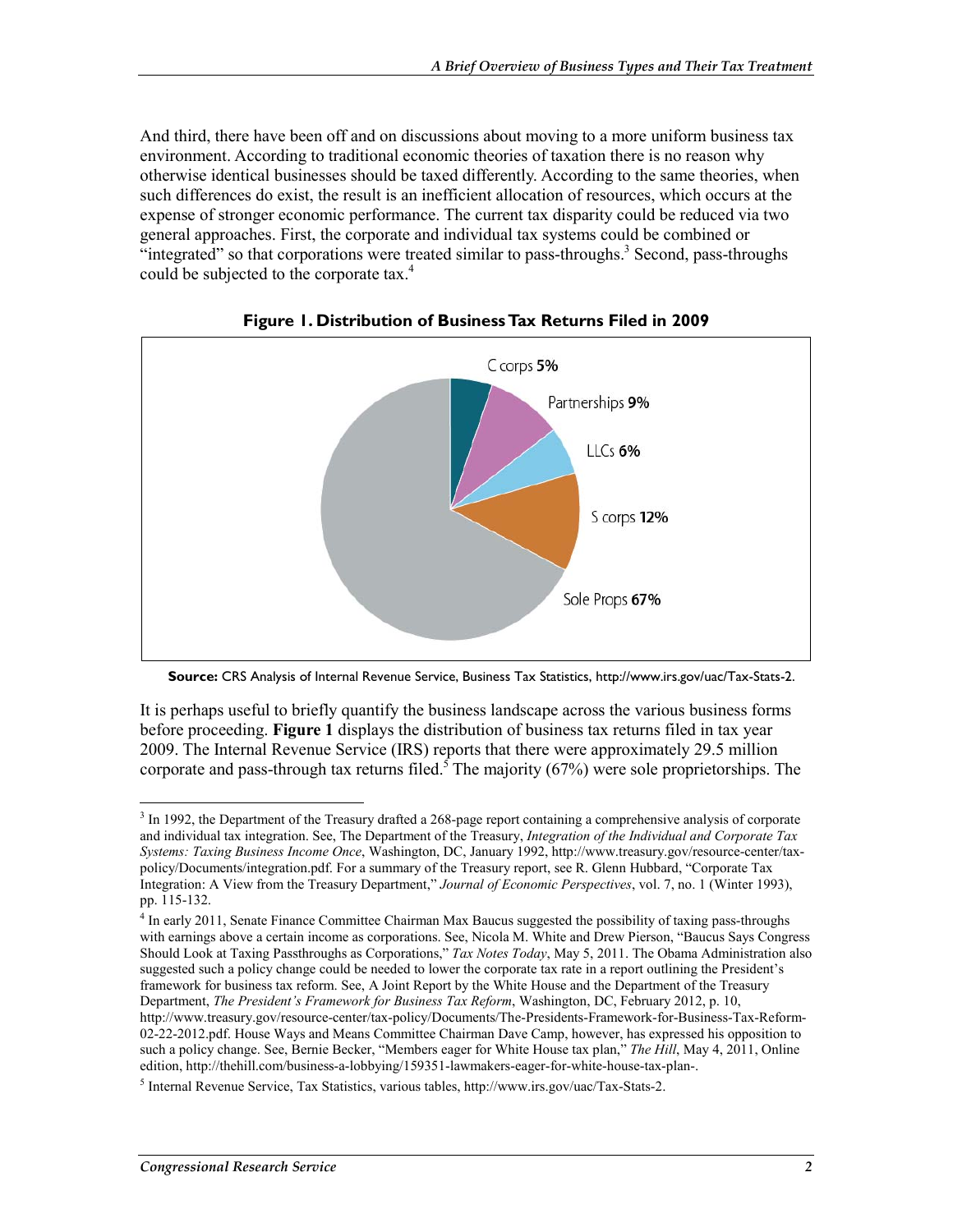next most popular was S corporations (12%), followed by partnerships (9%), and LLCs (6%). C corporations comprised the smallest share of business returns filed (5%).



**Figure 2. Net Business Income By Business Type, 1980-2008** 

**Source:** CRS analysis of Internal Revenue Service, Statistics of Income, Integrated Business Data, http://www.irs.gov/pub/irs-soi/80ot1all.xls.

**Figure 2** displays the share of net business income generated by the various business types between 1980 and 2008. The most noticeable trend has been the decline in the share of income generated by C corporations.<sup>6</sup> At the same time, the shares generated by S corporations and partnerships have trended upward. LLCs have also slowly increased their share of business income since 1993, when LLCs first appeared as an option on the partnership tax form (this is discussed in the "Limited Liability Companies" section). Sole proprietorships appear to have possibly decreased in importance as a generator of business income, although it is difficult to conclude whether this decrease is the result of a cyclical downturn towards the end of the sample period, or a more permanent trend. In the end, **Figure 2** highlights the fact that pass-throughs are just as significant as corporations when it comes to economic activity.

### **C Corporations**

A popular business structure is the corporate form, of which there are two types; C corporations, which are discussed in this section, and S corporations, which are discussed later. C corporations, also known as ordinary corporations, are named for Subchapter C of the Internal Revenue Code (IRC), which details their tax treatment. Businesses incorporate under state law and the exact requirements for incorporation may vary from state to state. Typically, a business must first file articles of incorporation at the state level in order to incorporate.<sup>7</sup> C corporations are considered

<sup>6</sup> For an in-depth analysis of why corporate tax revenues have fallen, see CRS Report R42113, *Reasons for the Decline in Corporate Tax Revenues*, by Mark P. Keightley.

<sup>&</sup>lt;sup>7</sup> While a business may choose any state in which to incorporate, Delaware is by far the most popular. According to Delaware's Division of Corporations, 63% of Fortune 500 companies chose Delaware as their state of incorporation. (continued...)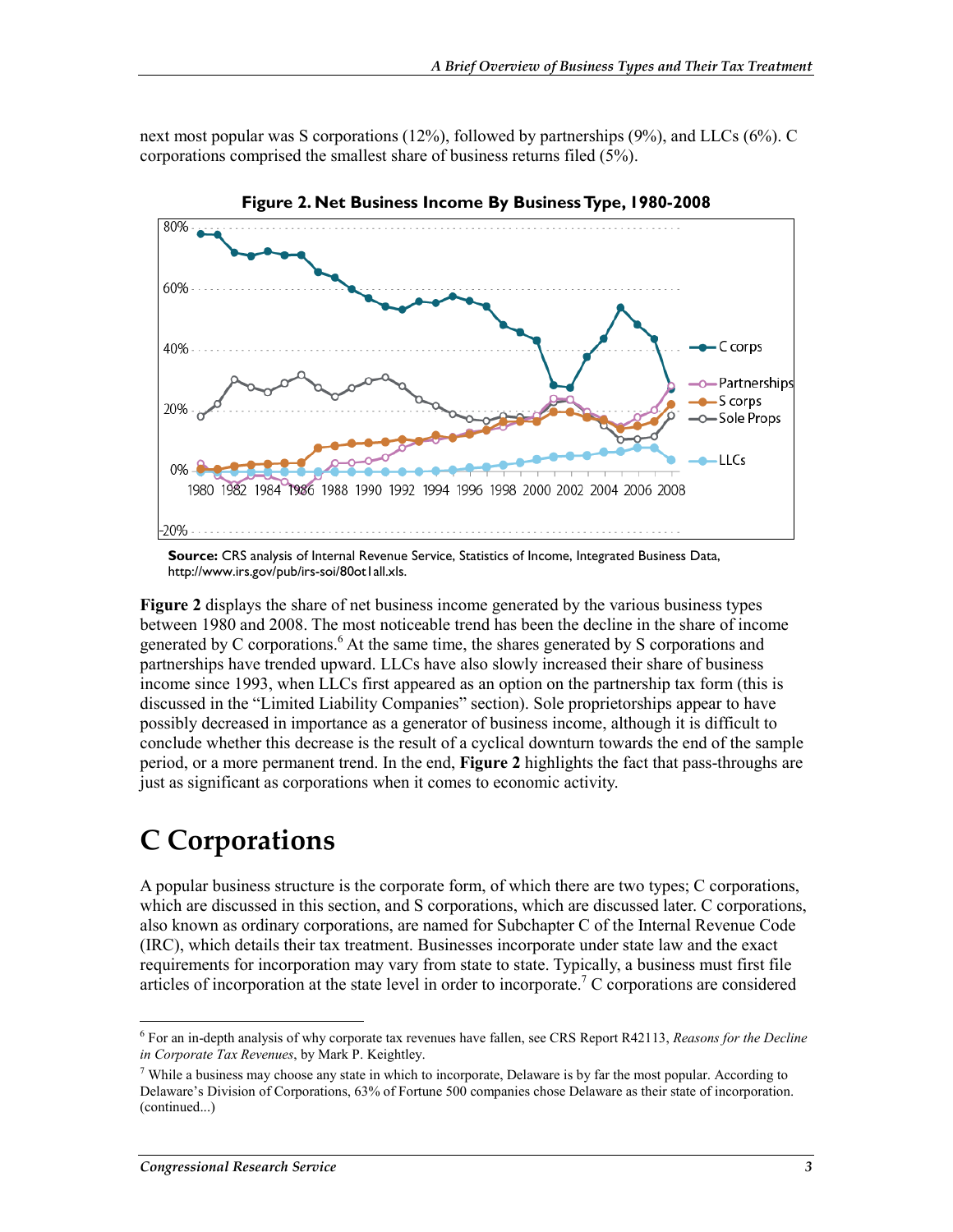to be an entity that is separate from its owners (shareholders) for legal purposes. As a result, shareholders are generally not legally liable for the actions of the corporation.

The corporate form of organization allows a business to take advantage of a number of benefits not available with other forms of organization. Specifically, a C corporation is not limited in the number of shareholders it may have, the classes of stocks it may issue, the types of shareholders it may have, or the citizenship of its shareholders. This is in contrast to the S corporations which are limited to one class of share they may offer, the types of shareholders, and the citizenship of its shareholders. Shares of C corporation stock are also traded on well-developed exchanges, which allows ownership interests to be transferred readily and at low transaction costs. As a result, C corporations have the ability to raise capital globally from a variety of investors.

For tax purposes, the distinguishing feature of a C corporation is that it is a taxable entity. A corporation's business income is subject to taxation at the corporate level according to the corporate income tax rate schedule. Any after-tax income that is then distributed to shareholders in the form of dividends or recognized as capital gains is taxed again at individual rates. This extra layer of taxation gives rise to what is known as the "double taxation" of corporate profits.

Because a corporation itself is a taxable entity and directly responsible for paying taxes, taxable income is computed at the corporate level. A corporation begins by aggregating all sources of business income to arrive at total income. Income sources include sales revenue, investment income, royalties, rents, and capital gains. To arrive at taxable income, the corporation then deducts business expenses and other special deductions. Deductions include such things as salaries and wages, bad debts, depreciation, advertising costs, and a portion of domestic production activities, among others. Corporations are also allowed to deduct interest paid to bond holders (but not dividend payments made to shareholders). As a result, corporations may rely more on debt financing than they otherwise would.

Like individuals, a corporation may be required to compute its income tax liability twice, once according to the regular corporate tax, and again according to the corporate alternative minimum tax (AMT). A corporation must pay the higher of the two taxes. The AMT is designed to guarantee that corporations are subject to a minimum rate of taxation by limiting the degree to which tax deductions and credits may be used to calculate tax liability.

### **Sole Proprietorships**

A sole proprietorship is a business owned by a single individual and that is treated as identical with its owner for tax and legal purposes. The sole proprietorship is the most common and basic form of business organization. Unlike some other forms of business organization, a sole proprietorship does not limit it owner's liability. The business assets of the proprietorship as well as the personal assets of its owner may be used to settle any legal judgment against the business. In contrast, the limited liability protection provided by some other forms of business protects, to a certain degree, the personal assets of the business owners from judgments against the firm.

<sup>(...</sup>continued)

See http://corp.delaware.gov/.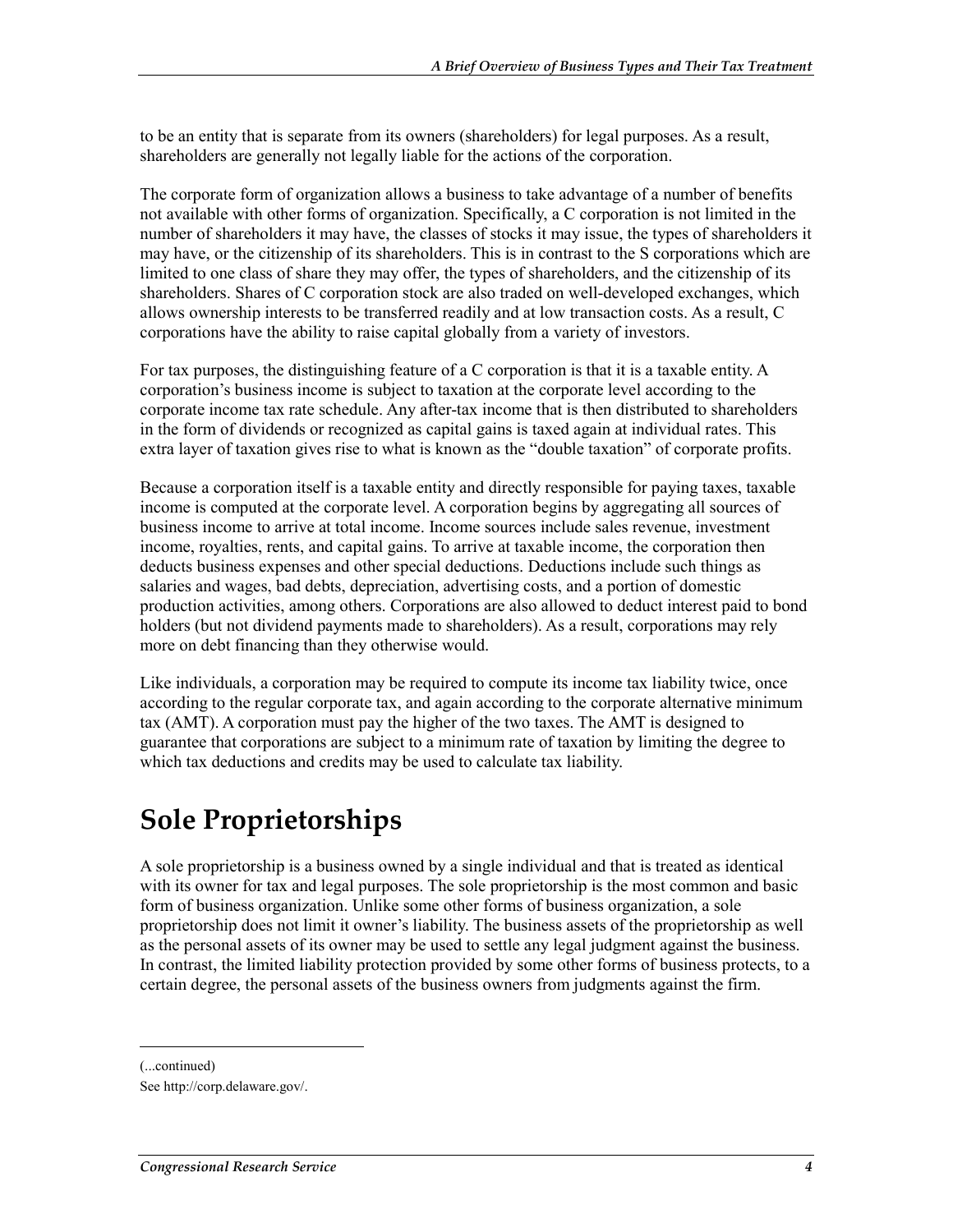The business income of a sole proprietorship is reported on a Schedule C attached to the owner's individual income tax return. The income is then taxed at the applicable individual income tax rates. Taxable business income includes net profits distributed to the owner as well as retained earnings. In addition, a sole proprietor is responsible for paying the self-employment tax. The self-employment tax rate is 15.3% and is composed of two parts: a Medicare tax (2.9%) and a Social Security tax (12.4%). In 2013, only the first \$113,700 of self-employment income is subject to the social security portion of the tax. The tax is analogous to the combined employer's and employee's share of the Social Security and Medicare taxes, half of which is a payroll tax withheld by most employers.

## **Partnerships**

A partnership is a joint venture consisting of at least two partners, with each partner sharing profits, losses, deductions, credits, and the like.<sup>8</sup> A partner is an investor in such an entity and may be an individual, a trust, a partnership, a corporation, another entity (such as a limited liability company), or a broker that is holding the ownership interest of an unnamed partner. Partnerships are established under the individual laws of each state, although their tax treatment at the federal level is determined by the Internal Revenue Code (IRC).

The most common partnerships include general partnerships, limited liability partnerships, and limited partnerships. A general partnership is one in which all partners are liable for the actions and debts of the business. That is, the business assets of the partnership, as well as the assets of the partners, may be used to settle a legal judgment against the business. A limited liability partnership (LLP) is a general partnership, usually a professional firm, in which the partners are mutually liable for the partnership debts but are protected from the harmful actions of the other partners. A limited partnership (LP) consists of at least one general partner and one or more limited partners. The general partners oversee the management of the business and are liable for the partnership's debts. The liability of the other partners is limited to their capital contribution and any additional amounts specified in the partnership agreement.

Partnerships themselves are not taxable; instead all tax items such as income, losses, deductions, and credits, pass through the partnership to the partners. The partnership reports each partner's allocation to the IRS and to the partners according to the partnership agreement. The partners then include their share of income or loss on their own tax return, even if there was no actual distribution of income to the partners. As long as there are no corporate partners, business income is taxed only at individual income tax rates. When a partnership does have a corporate partner, the share of income allocated to that partner will be reported on the corporate tax return.

Although the partnership agreement determines the final allocation of tax items to each partner, the partnership must distinguish between ordinary income and separately stated items when making the allocation. Some items must be stated separately because the partners may face limitations to the degree to which they may utilize certain tax items. For example, a capital loss may affect partners differently if some are able to use it to offset a capital gain. Separately stated items include capital gains and losses, dividends, tax-exempt interest, rents, royalties, deductions

<sup>&</sup>lt;sup>8</sup> 26 U.S.C. §7701(a)(2) defines a partnership as "a syndicate, group, pool, joint venture, or other unincorporated organization, through or by means of which any business, financial operation, or venture is carried on, and which is not, within the meaning of this title, a trust or estate or a corporation."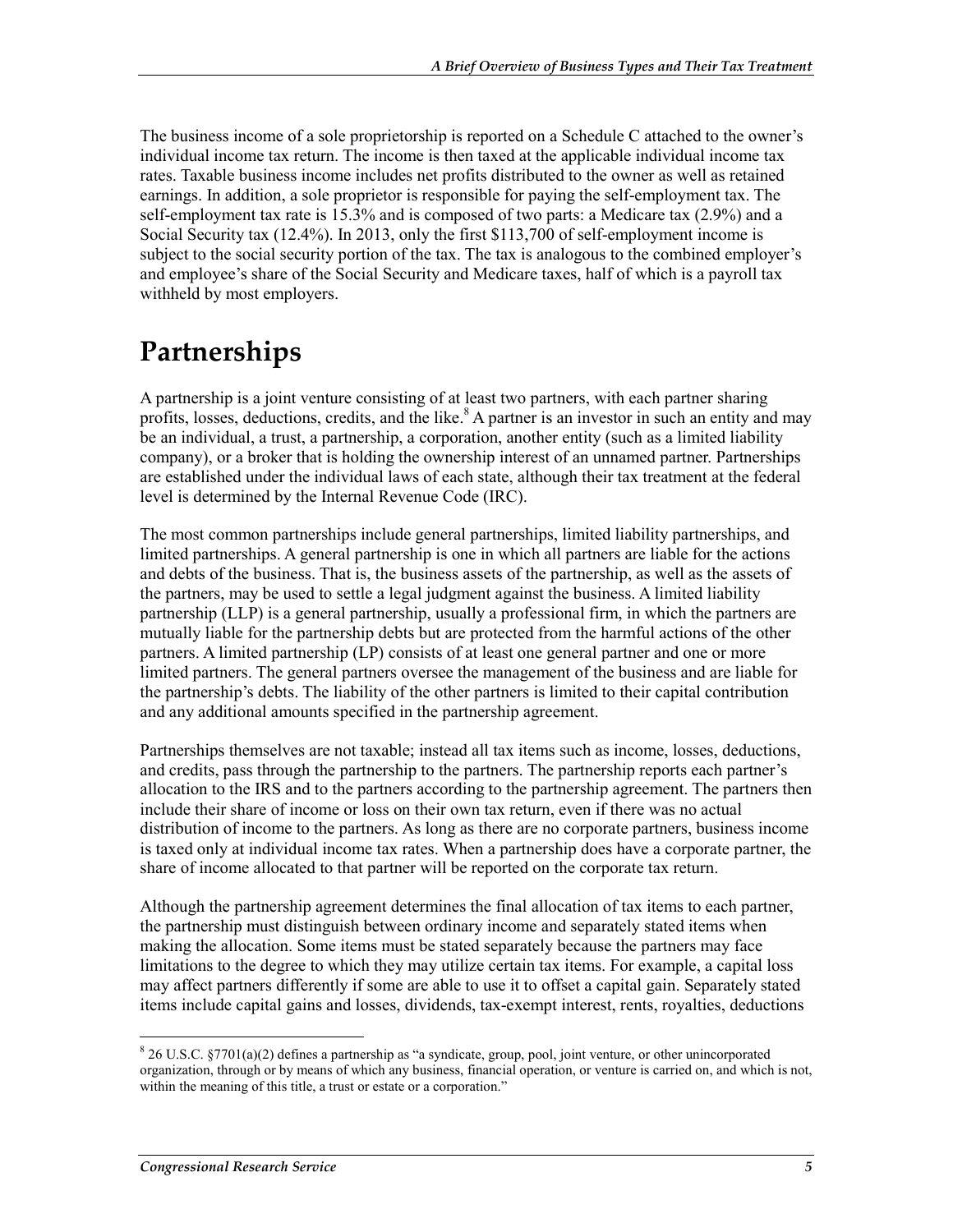attributable to portfolio income, charitable contributions, foreign taxes paid, and special allocation items determined by the partnership agreement. Ordinary income is the sum of income, gains, losses, and deductions that need not be separately stated.<sup>9</sup>

In addition to being entitled to a share of the partnership's profits or losses, partners may also be given guaranteed payments for their contributions of capital or service. Such payments are fixed and do not depend on the profitability of the firm. Fringe benefits such as health insurance are also considered a guaranteed payment. The partnership deducts guaranteed payments as ordinary business expenses, and the partners include them as ordinary income. To the extent that the guaranteed payments are for personal services performed by a partner, the income is subject to self-employment tax.

#### **S Corporations**

An S corporation is a "closely held" corporation that elects to be treated as a pass-through entity for tax purposes. S corporations are named for Subchapter S of the IRC, which details their tax treatment. By electing S corporation status, a business is able to combine many of the legal and business advantages of a C corporation with the tax advantages of a partnership.

Several criteria must be met if a corporation wishes to elect S corporation status. The corporation must be incorporated and organized in the United States. An S corporation can only issue one class of stock and is limited to no more than 100 shareholders.<sup>10</sup> The shareholders must be individuals, estates, certain types of trusts, tax-exempt pension funds, or charitable organizations. All shareholders must be U.S. citizens or residents. Certain banks, insurance companies, possession corporations (i.e., corporations predominately operating in a U.S. possession), and other select business operations are ineligible to elect S corporate status.

An eligible corporation that seeks S corporation status must file a timely election with the Internal Revenue Service (IRS). Each shareholder must consent in writing to the election. The shareholders agree to report and pay tax on their shares of the corporation's income. The election can be revoked with the consent of shareholders holding more than 50% of the outstanding shares of stock. If an S corporation election is revoked, the corporation cannot elect S status for five years without the consent of the IRS.

S corporations generally do not pay corporate-level income taxes. As with partnerships, operating income and loss are computed at the corporate level and passed through to the shareholders, while other items with special tax attributes are passed through separately. Separately stated items include portfolio income, capital gains and losses, passive income and losses, charitable contributions, foreign taxes paid, and the like. These tax items retain their character in the hands of the shareholders, who report allocations on their own returns, where the income is taxed for individuals. If the shareholder is a pass-through entity, the income is passed through the shareholder to the income beneficiaries of the pass-through entity.

<sup>9</sup> Kenneth E. Anderson, Thomas R. Pope, and John L. Kramer, et al., *Federal Taxation 2004: Corporations, Partnerships, Estates, and Trusts* (Upper Saddle River, NG: Prentice Hall, 2004), pp. D-6.

 $10$  Shareholders may, however, have different voting rights.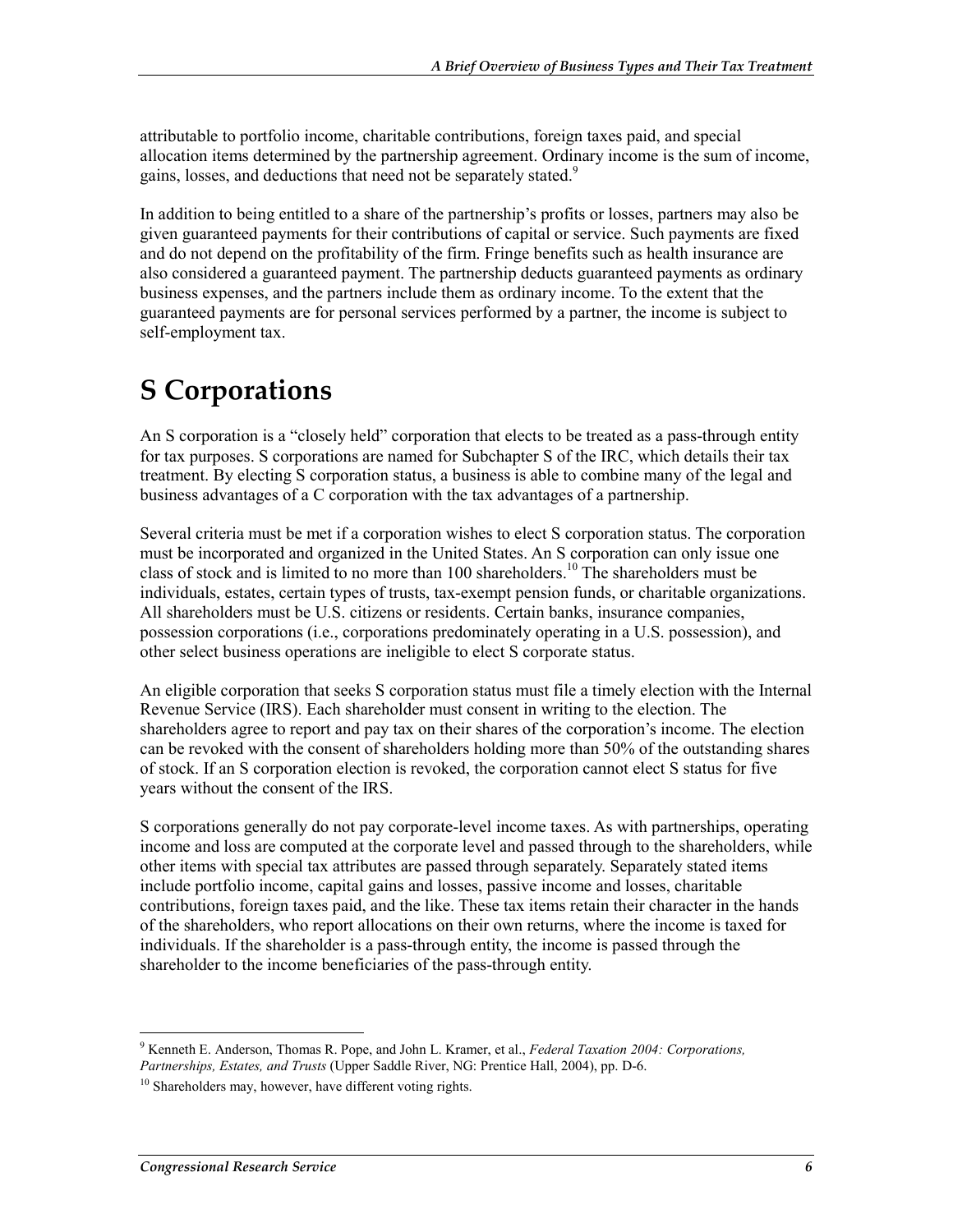An S corporation is not afforded the same flexibility as a partnership with respect to allocations amongst its owners. Because an S corporation is only permitted to issue one class of stock, all allocations must be proportionate to ownership. This includes the portion of allocations that are separately stated. S corporation shareholders are not subject to self-employment taxes on items passed through the corporation. Like partners, shareholders who provide services to the corporation generally are employees of the corporation. The corporation may deduct as expenses wages, salaries, and some fringe benefits paid to these employees, but must also pay employment taxes and withhold income and payroll taxes.

An area of contention between S corporations and the IRS is the structure of employeeshareholder compensation. Compensation in the form of regular wages or salary is generally subject to payroll taxes and unemployment taxes. Dividend distribution, however, avoids these taxes. This provides an incentive for S corporations to pay and for employee-shareholders to receive dividends in lieu of wages or salary. The IRS has attempted to address this issue by reminding S corporations that they must pay "reasonable compensation" (subject to employment taxes) to shareholder-employees in return for services, before dividend distributions.<sup>11</sup> Compensation is considered reasonable when it matchers what the market return would be to the services provided by the employee. Failure to follow the IRS's suggestion could result in the reclassification of dividend compensation as wage or salary compensation for tax purposes.

An S corporation may be subject to the corporate income tax in certain instances. One such instance is the recognition of a built-in-gain. A built-in-gain is recognized when an S corporation, during the first 10 years of being an S corporation, disposes of an asset that had appreciated in value while the business was organized as a C corporation.<sup>12</sup> The tax rate on a built-in-gain is equal to the highest corporate tax rate (currently 35%). To the extent that built-in-gain exceeds the corporate tax owed on it, the built-in-gain passes through to shareholders who must report it as taxable income. Taxes may also be imposed to recapture previous benefits from the use of investment credits or the last-in-first-out inventory method by the C corporation. Finally, in instances where more than 25% of a converted corporation's gross receipts consist of "passive investment income," a corporate income tax may be imposed. The tax is equal to the highest corporate tax rate and is applied to net income attributable to the excess over 25% of gross receipts. Passive investment income includes such things as dividends, interest, rents, royalties, and capital gains.

### **Limited Liability Companies**

A limited liability company (LLC) can combine the favorable tax treatment of a partnership with the limited liability features of a corporation.<sup>13</sup> An LLC, like a partnership, is provided the flexibility to allocate income, losses, deductions, and credits in an amount different than members' ownership interests.<sup>14</sup> The income of a C corporation, on the other hand, is generally

<sup>1</sup> 11 Internal Revenue Service, *Paying Reasonable Compensation to the S Corporation Shareholder-Employee*, Stakeholder Headliners, vol. 32, Washington, DC, December 10, 2002.

<sup>&</sup>lt;sup>12</sup> The American Recovery and Reinvestment Act of 2009 (P.L. 111-5) reduced the 10-year realization period to 7 years for gains recognized in 2009 and 2010.

<sup>&</sup>lt;sup>13</sup> John E. Moye, *The Law of Business Organizations*, 6<sup>th</sup> ed. (Clifton Park, NY: Thomson Delmar Learning, 2004), p. 121.

<sup>&</sup>lt;sup>14</sup> The owners of an LLC are referred to as "members."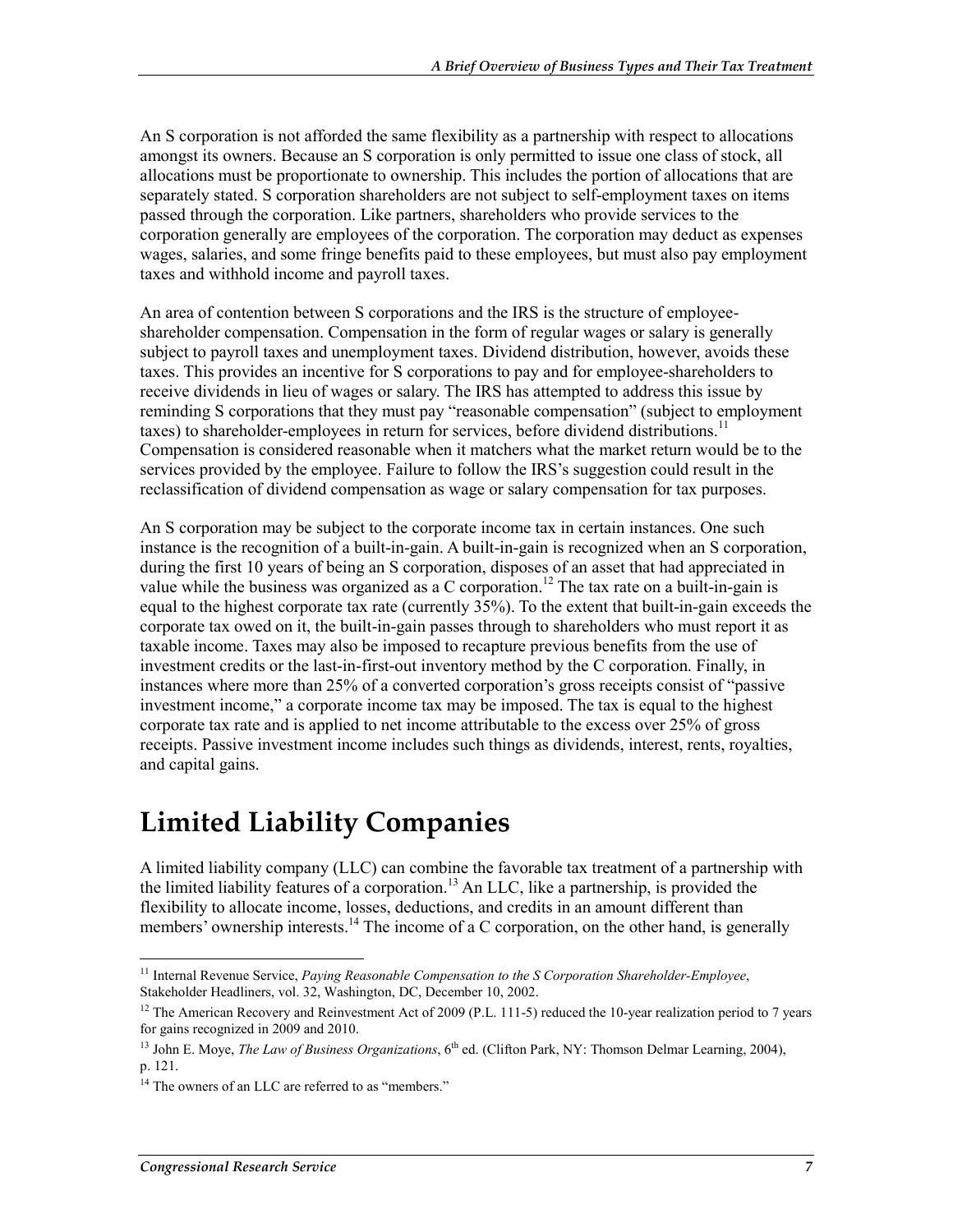distributed to its shareholders in a manner predetermined by rights inherent in each class of stock and the amount of each class of stock a shareholder owns. An S corporation is similarly constrained in the allocation of income, losses, and deductions to its shareholders.

LLCs, like corporations, are entities that are separate from their members or owners. As a result, members may not be responsible for the debts of the company.<sup>15</sup> There is no limit to the number of members an LLC may have, unlike with an S corporation. In addition, LLCs are permitted to have multiple classes of ownership interests.

LLCs are relatively recent creations. Wyoming was the first state to allow LLCs in 1977, followed by Florida in 1982.<sup>16</sup> By the mid-1990s, LLC laws had been enacted in all states.<sup>17</sup>

For many years, the IRS had held that any organization would be taxed as a corporation if it had the major characteristics of a corporation. LLCs were designed to lack enough corporate characteristics to avoid such a classification. In most cases, this was accomplished in one of three ways: having the company nominally cease to exist upon the withdrawal of a member; placing restrictions on the transferability of ownership interests; or designating all members as nominal managers.

In 1997, the IRS issued final regulations that in effect allow companies to elect how they will be taxed by simply checking a box on a form.<sup>18</sup> These regulations are typically referred to as "checkthe-box" regulations. A single-member LLC can elect to be taxed as either a C corporation or a sole proprietorship. A multi-member LLC can elect to be taxed as either a partnership or a C corporation. These rules apply to any entity that is not otherwise required to file as a corporation or a trust. In general, a business may not change its classification during the 60 months following a check-the-box election.

#### **Related CRS Reports**

Below is a list of other CRS reports on corporate and pass-through taxation:

- CRS Report R42726, *The Corporate Income Tax System: Overview and Options for Reform*, by Mark P. Keightley and Molly F. Sherlock
- CRS Report R42113 *Reasons for the Decline in Corporate Tax Revenues*, by Mark P. Keightley
- CRS Report R42359, *Who Earns Pass-Through Business Income? An Analysis of Individual Tax Return Data*, by Mark P. Keightley
- CRS Report RL32254, *Small Business Tax Benefits: Current Law and Main Arguments For and Against Them*, by Gary Guenther

<sup>&</sup>lt;sup>15</sup> If, however, the lender requires members to sign as individual members of the LLC, they could be responsible for the debt.

<sup>16</sup> Larry E. Ribstein, "The Emergence Of The Limited Liability Company," *The Business Lawyer*, November 1995, p. 1.

<sup>17</sup> Paul A. McDaniel, Martin J. McMahon, and Daniel L. Simmons, *Federal Income Taxation of Business Organizations*, 3rd ed. (New York: Foundation Press, 1999), p. 8.

<sup>18</sup> Treas. Reg. §301.7701-3.